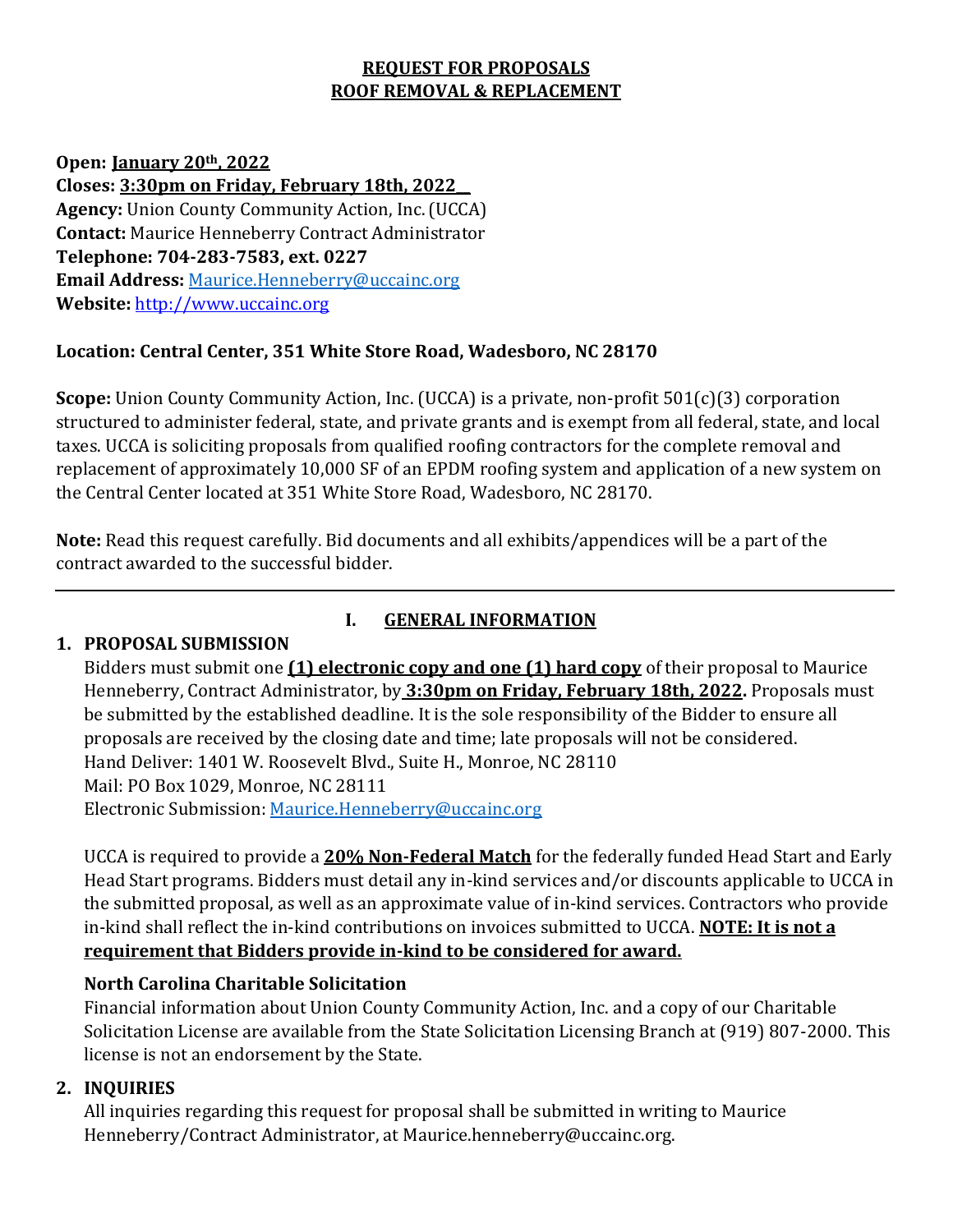## **3. SITE VISITS**

Site visits can be arranged by contacting Maurice Henneberry/Contract Administrator, at [Maurice.henneberry@uccainc.org,](mailto:Maurice.henneberry@uccainc.org) or by phone at 704-283-7583, ext. 0227.

## **4. AMENDMENTS**

All RFP amendments issued by UCCA regarding the terms and conditions, desired services, or requirements of the bid will be posted on the Procurement page of the UCCA website at [www.uccainc.org.](http://www.uccainc.org/) Bidders are responsible for checking the website for amendments.

## **5. BID AWARD**

All proposals must be valid for 60 days after closing date. UCCA reserves the right to reject any or all proposal in whole or in part and waive any informality. The bid award is expected to be made within fourteen (14) days of the closing date. Upon conclusion of final negotiations with the successful Bidder, all Bidders will be informed in writing as to whether they have been selected. The successful contractor will be expected to begin work within two (2) weeks of award.

# **II. PROCUREMENT SPECIFICATIONS**

- **1. PROJECT:** Central Center Roof Removal & Replacement
- **2. ADDRESS:** 351 White Store Road, Wadesboro, NC 28170
- **3. SCOPE:** UCCA is soliciting proposals from qualified contractors for the complete **removal and replacement of an existing commercial flat roofing system and application of a new commercial flat roofing system.** Gutters, metal flashings and counter-flashings, downspouts, wood blocking, and insulation must all be removed and replaced as needed. This work includes the provision of all labor, material, equipment, supervision, and administration necessary to complete the work described in this RFP. The contractor is responsible for all electrical, plumbing, mechanical, and other related trade work necessary to facilitate project operations. Contractor is responsible for relocating any and all conduit, HVAC equipment, curbs, and/or plumbing necessary to complete the job described in this RFP. All work shall conform to the requirements of the current North Carolina Building Code.

**Contractors are allowed to bid multiple roof system options but must be specific regarding the type of roof being bid, and complete scope of work for the replacement roof being bid.** 

### **4. PROJECT SPECIFICATIONS:**

**SF:** Approximately 10,000

### **Current Roofing System:**

- 1) Stone Ballast
- 2) EPDM
- 3) Insulation Unknown
- **5. EVALUATION CRITERIA:** The Bid award shall be made in the best interest of UCCA, as determined by UCCA. Considerations are focused toward, but not limited to:
	- **Cost**
	- **Adequacy and Completeness**: At a minimum, proposals must include all information and documents listed in Section 6. Bidders should also provide detailed information about each proposed roofing system option.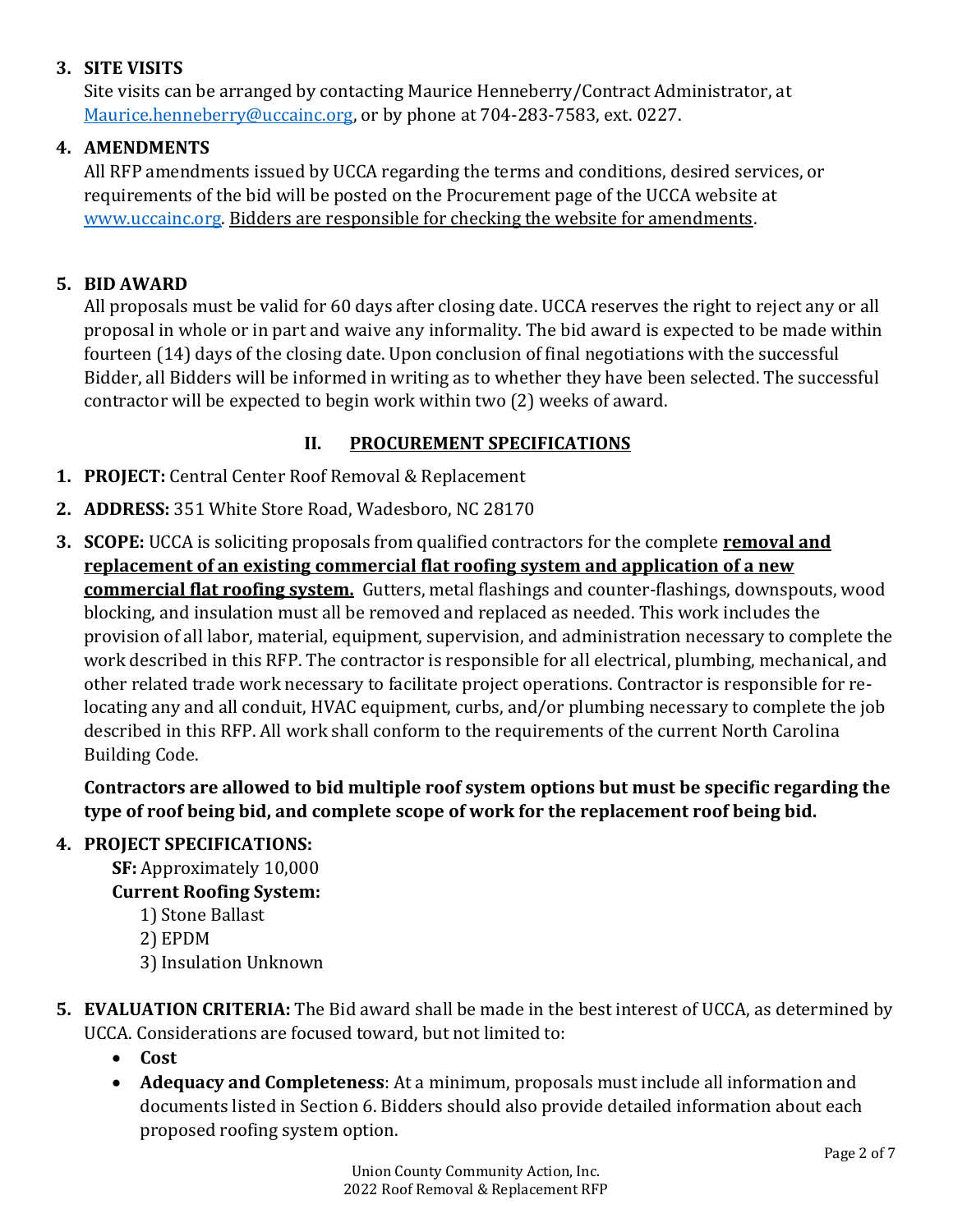### • **Compliance with Terms and Conditions**

The contractor must review all terms and conditions set forth in this RFP and certify the ability to meet those terms and conditions on the attached Certification Statement.

• **Customer Service Record** Bidders must provide a minimum of three (3) professional references, which should be previous or current customers with similar projects to the one described in this RFP.

#### • **Experience**

Contractors must have experience with similar commercial flat-roofing projects. Proposals should reflect Bidder's experience with projects similar the one being procured.

**6. PROPOSAL REQUIREMENTS:** Proposals must include the following documents and information. Failure to adhere to these guidelines may result in dismissal of bid.

#### • **Required Documents:**

- 1. Certification Statement
- 2. Vendor Profile & Certification
- 3. Disclosure of Debarment & Suspension Status
- 4. Reference Form
- 5. Proof of General Liability and Worker's Compensation Insurance coverage
- 6. Contractor's Warranty
- 7. Manufacturer's Warranty
- 8. License in North Carolina

#### • **Quotes:**

Pricing information must be clear, detailed, and inclusive of *all* labor, material, equipment, and services necessary to complete the project described in this RFP. Proposals may include more than one roofing system option; however, Bidders who provide more than one option should clearly explain characteristics and cost differences between each proposed system.

### **III. CONDITIONS TO BIDDING**

#### **Site Investigation**

The Contractor acknowledges that he has satisfied himself as to the nature and location of the Work, the general and local conditions, particularly those bearing upon transportation, disposal, handling and storage of materials, availability of labor, water, electric power, roads and uncertainties of weather, ground water table or similar physical conditions at the site, the conformation and condition of the ground, the character, quality and quantity of surface and subsurface materials to be encountered, the character of equipment and facilities needed prior to and during the prosecution of the work and all other matters which can in any way affect the work or the cost thereof under this contract. Any failure by the Contractor to acquaint himself with all the available information concerning these conditions will not relieve him from responsibility for estimating properly the difficulty or cost of successfully performing the work. Field measurements shall be taken at the site by the Contractor to verify all data and conditions affected by the work.

#### **Insurance & Licensing**

The Contractor shall maintain General Liability Insurance from an insurance company to cover bodily injury and/or property damage directly due to the negligence of the Contractor, his agents or his employees. The Contractor shall also maintain Worker's Compensation Insurance, as required by the laws of North Carolina.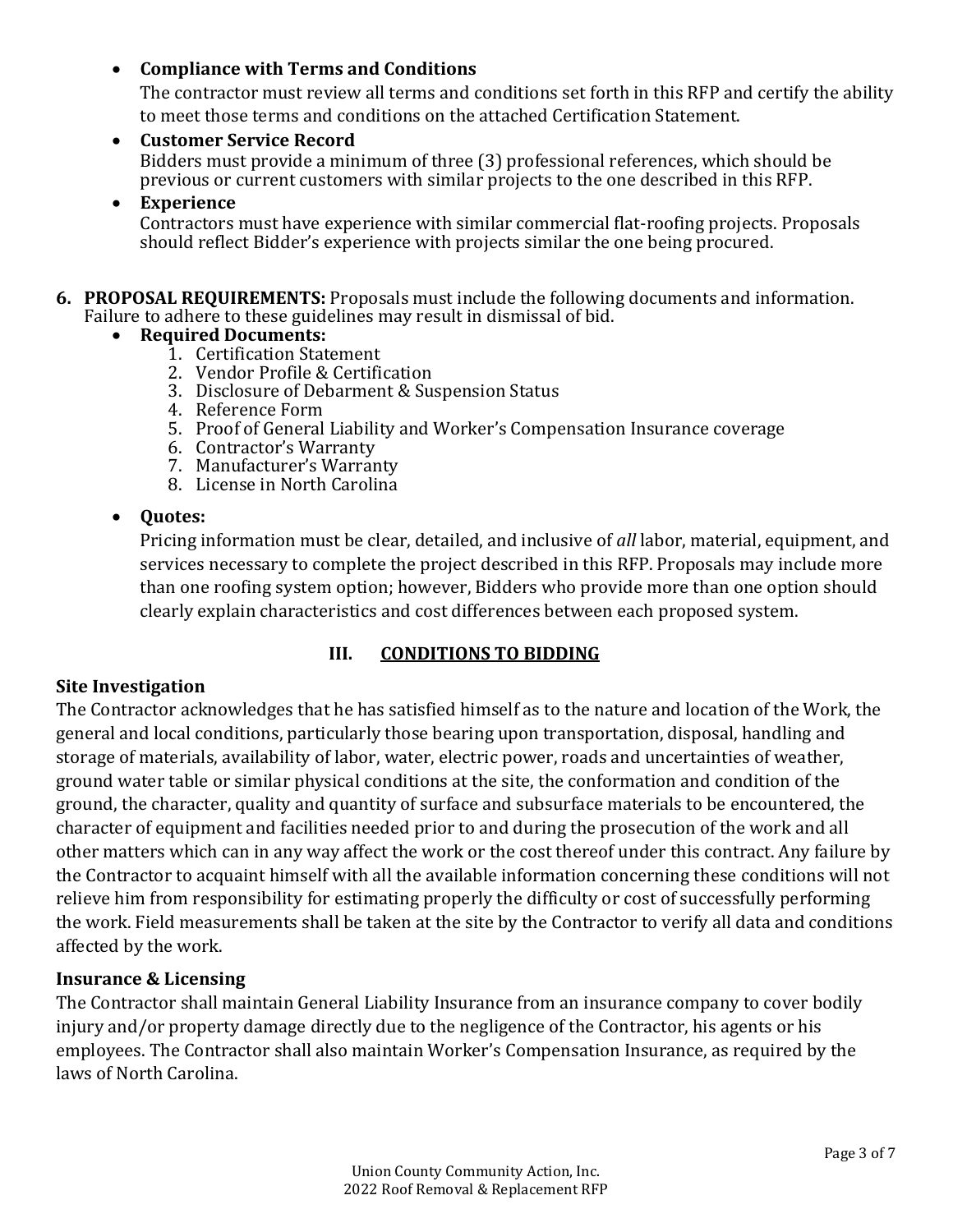## **Contractual Obligation(s)**

The terms and conditions set forth within this RFP will be part of a contractual agreement between UCCA and the awarded Contractor(s) once the successful proposal is offered by UCCA and accepted by the awarded Contractor(s).

### **Negotiation**

UCCA reserves the right to negotiate with potential Bidders to acquire the appropriate services for UCCA's needs.

### **Acceptance or Rejection**

UCCA reserves the right to accept or reject any or all bids, part of a bid; to waive any informalities or technicalities; clarify any ambiguities in bids; modify any criteria in the RFP; and unless otherwise specified, to accept any item in a bid.

**Review Process:** UCCA may, at its discretion, request meetings with any or all Bidders to clarify or negotiate modifications to the Bidders' proposals. Answers to any questions submitted to one Bidder will be furnished in writing to all Bidders. UCCA reserves the right to make an award without further discussion of the proposals submitted; therefore, proposals should be initially submitted on the most favorable term, from both technical and price standpoints, which the Bidder can propose.

#### **Brand Name or Equivalent**

All brand and model names specified in this solicitation are included solely as examples and are not meant to specify one product over another. Bidders should bid products that have similar features to the examples provided but are in no way restricted to bidding products from a specific manufacturer.

#### **Debarment/Suspension**

All Bidders providing a proposal in response to this RFP certify that the entity represented is not debarred from federal, state, or local contracts and thus ineligible to receive federal, state, or local dollars as compensation for work completed in relation to the services included in the RFP.

#### **Post-Award Debarment**

The awarded Contractor shall notify UCCA immediately should the awarded contractor become barred or suspended from eligibility to receive compensation under federal, state, or local contracts.

### **Advertising**

In submitting a proposal to UCCA, the Bidder agrees not to use the results of their proposal as a part of any commercial advertising without prior approval of UCCA.

#### **Confidentiality**

In submitting a proposal, the Bidder agrees not to discuss or otherwise reveal the contents of the proposal to any outside source until after the award. Bidders not in compliance with this provision may be excluded from the proposal. Only discussion authorized by UCCA is exempt from this provision.

#### **Cost of Preparing Bids**

All costs associated with the preparation of this bid, including the costs of determining the nature of the engagement, preparing the bid, submitting the bid, negotiating for the contract and any other costs associated with responding to this Request for Proposal are the sole responsibility of the Bidder and UCCA will not reimburse any costs incurred in preparation of this proposal. All responses will become the property of UCCA once submitted in response to this RFP.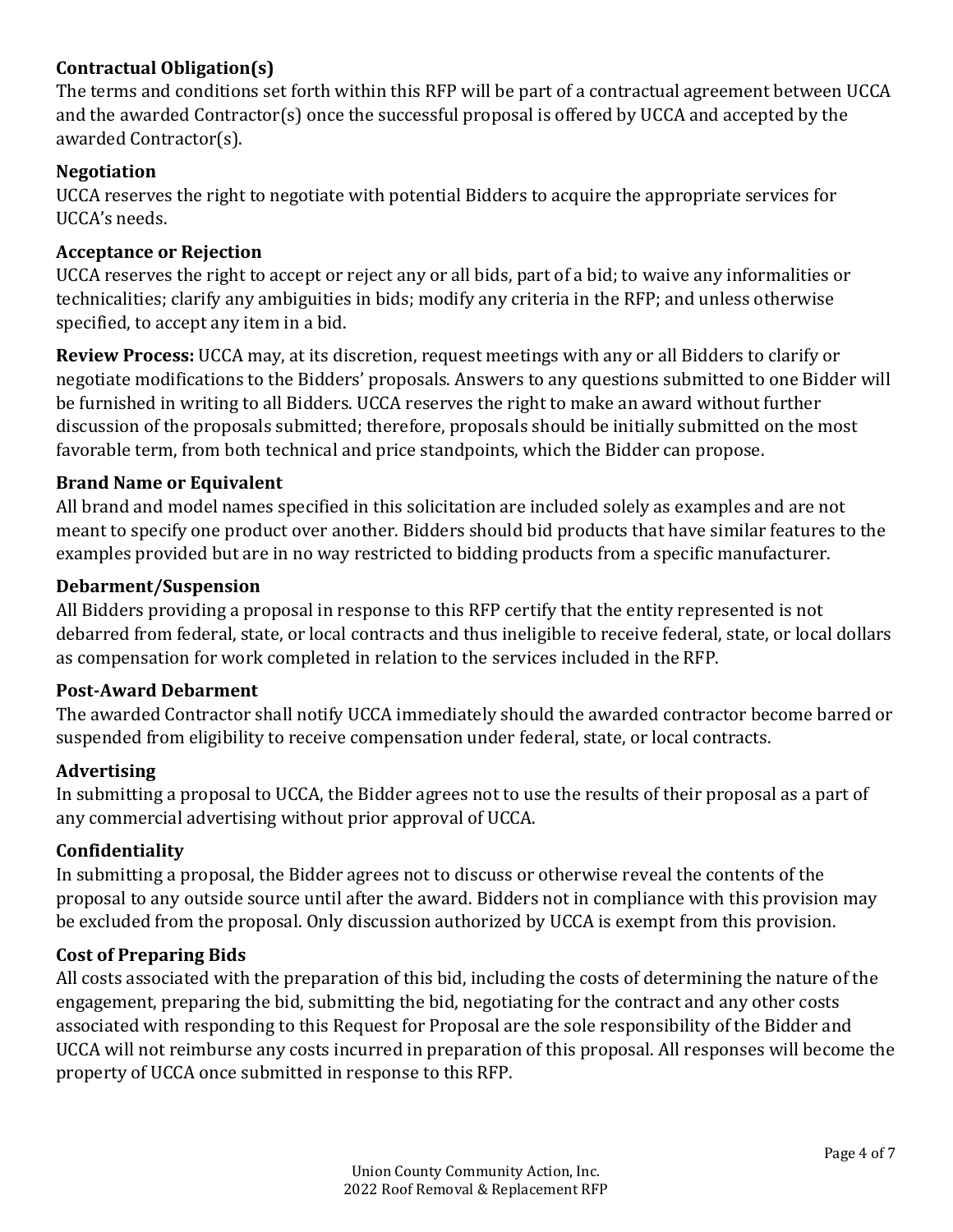### **IV. GENERAL CONTRACT TERMS & PROVISIONS**

### **Small and/or Minority-Owned Businesses**

Efforts will be made by UCCA to utilize small and minority-owned businesses, women's business enterprises, and labor surplus area firms (2 CFR 200.321).

#### **Availability of Funds**

All payments to the Contractor shall be deemed binding only to the extent of the continued availability of funds from the relevant federal funding sources for the general purpose set forth in this proposal. The awarded contract is contingent upon funding being available for the term of the contract and the recipient shall have no right of action against UCCA if UCCA is unable to perform obligations under this contract because of the suspension, termination, withdrawal, or failure of funding to UCCA or lack of sufficient funding of UCCA for this contract.

#### **General Indemnity**

The Contractor shall save and hold harmless, pay on behalf of, protect, defend, indemnify UCCA assume entire responsibility and liability for losses, expenses, demands and claims in connection with or arising out of any injury, or alleged injury (including death) to any person, or damage, or alleged damage, to property of or others sustained or alleged to have been sustained in connection with or to have arisen out of or resulting from the performance or the intended performance of any work/service, outlined or resulting from this agreement, by the Contractor or their employees, including losses, expenses or damages sustained by officials (including the Executive Director, the Board of Directors, as well as employees) from any and all such losses, expenses, damages, demands and claims. The Contractor further agrees to defend any suit or action brought against officials (as outlined above) based on any such alleged injury or damage and to pay all damages, cost and expenses in connection therewith or resulting there from. As an integral part of this agreement, the Contractor agrees to purchase and maintain, during the life of this contract, general liability insurance as outline above. The obligations of the Contractor pursuant to this paragraph shall not be limited in any way by any limitation in the amount or type of proceeds, damages, compensation, or benefits payable under any policy of insurance or self- insurance maintained by or for the use and benefit of the Contractor.

#### **Independent Contracting**

Both parties, in the performance of this contract, shall be acting in their individual capacity and not as agents, employees, partners, joint ventures or associates of one another. The employees or agency of one party shall not be construed to be the employees or agency of the other party for any purpose, whatsoever.

#### **North Carolina Charitable Solicitation**

Financial information about Union County Community Action, Inc. and a copy of our Charitable Solicitation License are available from the State Solicitation Licensing Branch at (919) 807-2000. This license is not an endorsement by the State.

#### **Termination**

Either party reserves the right to terminate the awarded contract with or without cause by notifying the other in writing 30 days prior to the termination date. Written notice of termination must be sent via certified U. S. mail to the last known address of the recipient.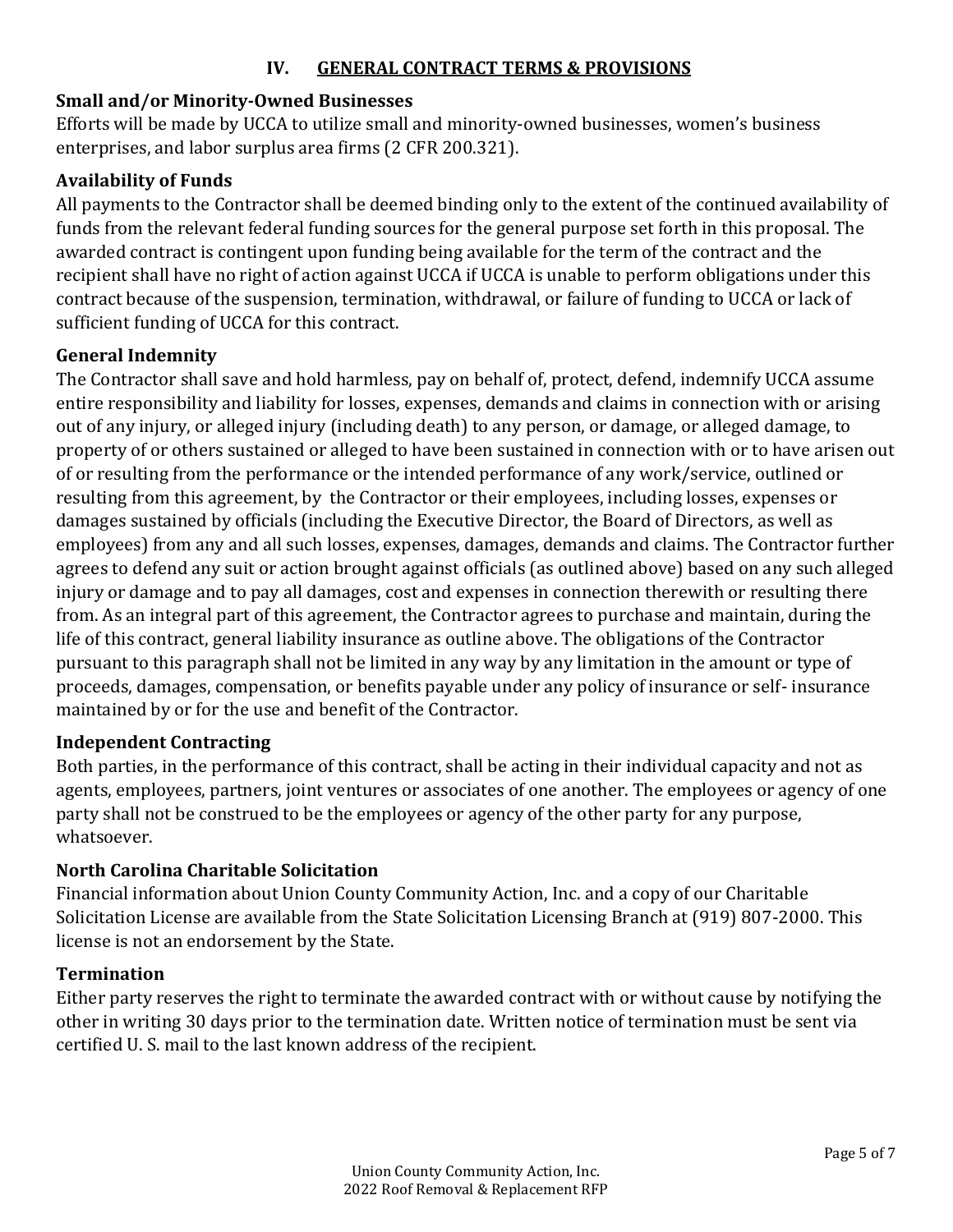#### **VENDOR PROFILE & CERTIFICATION**

# **Item: Roof Removal & Replacement RFP**

### **Agency: Union County Community Action, Inc.**

We submit a proposal to furnish requirements in accordance with the specifications listed herein. I hereby certify that I (we) do not have any substantial conflict of interest sufficient to influence the bidding process on this bid. A conflict of substantial interest is one which a reasonable person would think would compromise the open competitive bid process. I (we) further certify that the entity represented in this submitted proposal is not barred from receiving federal funds.

#### **Legal Name of Person/Entity Represented:**

| Telephone:                                              | Fax:  |  |
|---------------------------------------------------------|-------|--|
|                                                         |       |  |
| Email:                                                  |       |  |
| <b>Mailing Address:</b>                                 |       |  |
| <b>Physical Address:</b>                                |       |  |
| Social Security/Federal Employer Identification Number: |       |  |
| <b>DUNS Number:</b>                                     |       |  |
|                                                         |       |  |
| <b>Authorized Signature:</b>                            | Date: |  |
| <b>Typed or Printed Name:</b>                           |       |  |
| Title:                                                  |       |  |